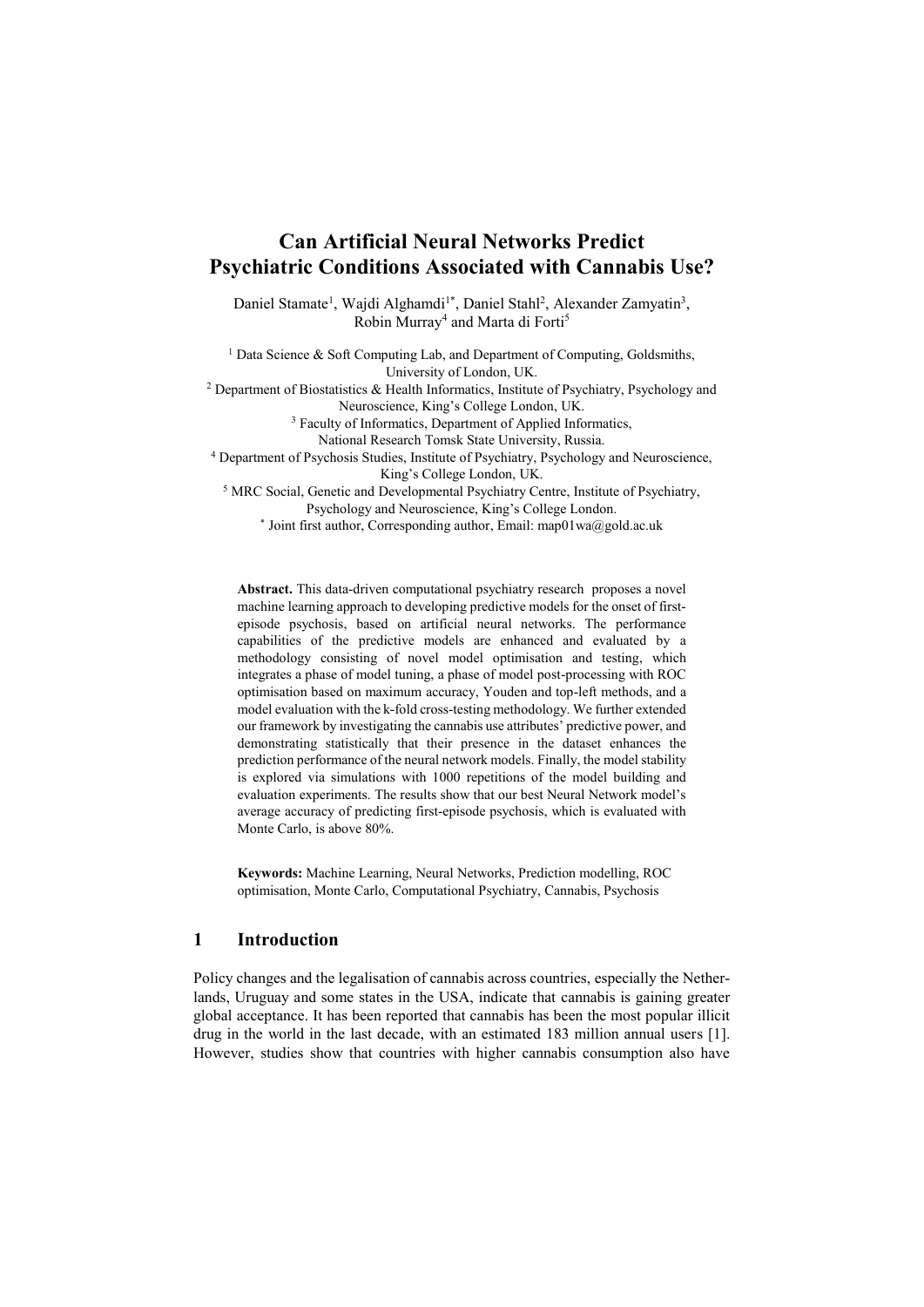higher proportions of people seeking treatment for psychotic disorders, including firstepisode psychosis, schizophrenia, anxiety and substance use disorders [2]. This makes it imperative to understand the likely consequences of cannabis use, even if these consequences affect only a minority of users. Therefore, the link between cannabis consumption and the risk of experiencing psychotic disorders must be thoroughly scrutinised.

Recent researches have attempted to understand whether specific patterns of cannabis use, such as potency or age, are associated with a higher risk of developing psychotic disorders. One study concluded that nearly a quarter of all new psychosis patients in South London (UK) could be associated with the use of high-potency, skunk-like cannabis [3]. Another study [4] estimated that a person who uses cannabis daily for more than six months has a 70% likelihood of suffering from psychotic disorders.

Few studies have used risk prediction modelling or advanced machine learning algorithms to establish a link between cannabis use and first-episode psychosis. In fact, apart from our recent work [4], we are not aware of the existence of any such studies. Most prior studies have relied solely on explanatory research strategies and been based on various conventional statistical techniques, such as hypothesis formulation and verification via statistical tests, logistic regression modelling, etc. These methods are wellrecognised and widely used in medical research, but they rarely match the high potential of machine learning methods. The domain of machine learning has continued to develop for many years, and advanced predictive techniques have been expanded and improved constantly. These advanced predictive techniques, in turn, are prompting extensive usage of computers and artificial intelligence techniques in many domains, such as medicine [5] [6]. Artificial neural networks have proven their remarkable ability to detect predictive patterns in different types of datasets of various complexities, and often showed their superiority compared with other machine learning techniques.

Artificial neural networks are computational models that simulate the way biological neural networks process information in the human brain [7]. They are usually composed of several highly interconnected groups of artificial neurons that work together to solve specific problems. These computational models are typically used to model complex relationships between inputs and outputs, such as those in prediction models. Just like learning in biological neural networks, artificial neural networks process information by 'tuning' existing connections among neurons in order to process information.

While techniques involving support vector machines are still popular within the machine learning community [4] [8], artificial neural networks are gaining considerable attention again. Recently, artificial neural networks have been successfully used in understanding the heterogeneous manifestations of asthma [9], diagnosing tuberculosis [10], classifying leukaemia [11], detecting heart conditions in electrocardiogram (ECG) data [12], etc. These studies show that neural networks are capable of handling complex medical data, such as ambiguous ECG signal data, and achieving outstanding results not yet produced by other methods.

In this study, we offer a novel machine learning approach that uses neural networks to develop predictive models for the onset of first-episode psychosis. The dataset on which we based our study was collected by psychiatry practitioners and has been used in previously conducted studies, such as [3][4]. It comprises an extensive set of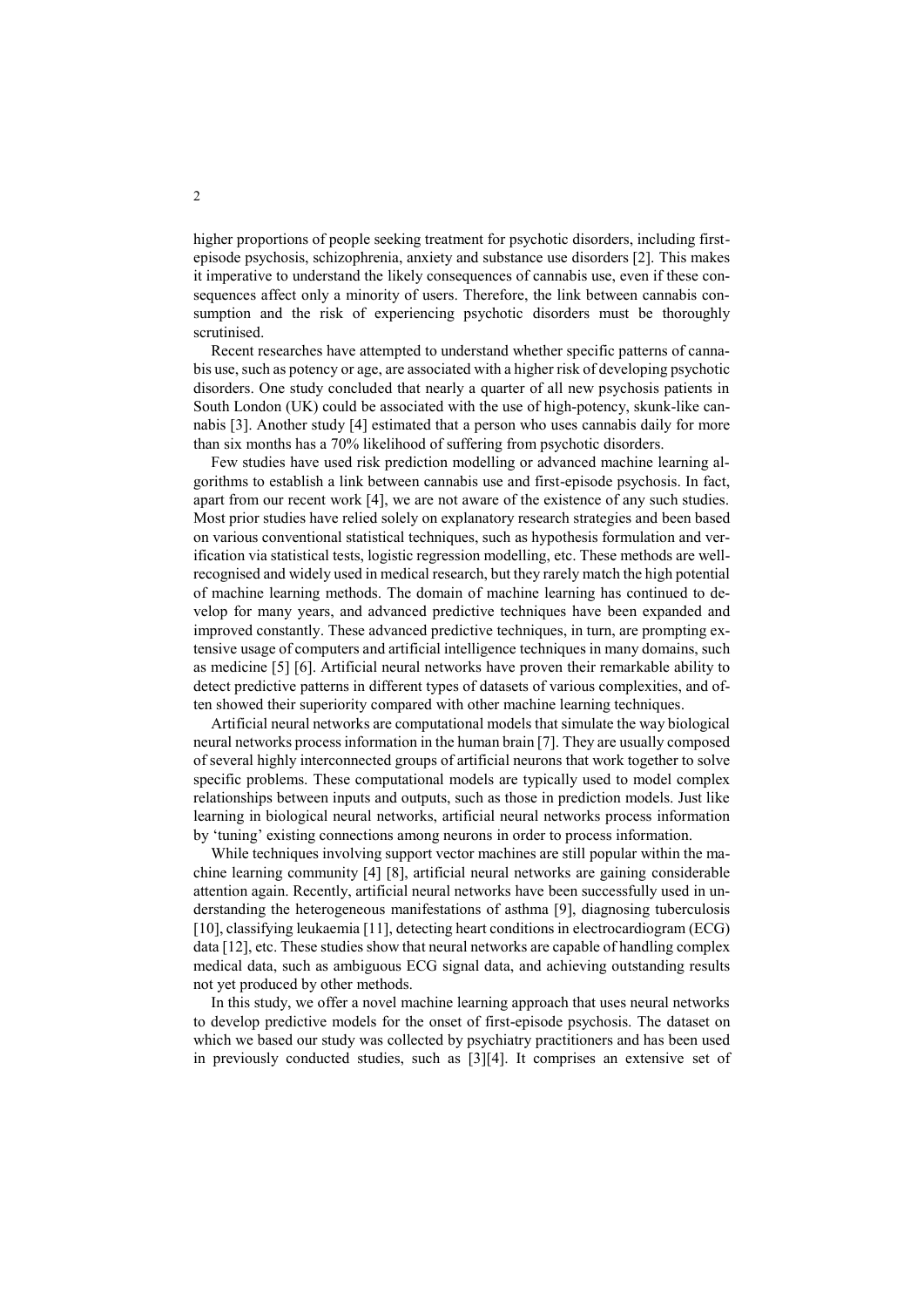variables, including demographic, drug-related and other variables, with specific information on participants' histories of cannabis use, as seen in Table 1.

| Attribute                  | Description                                                                                                                                                   |
|----------------------------|---------------------------------------------------------------------------------------------------------------------------------------------------------------|
| lifetime cannabis user     | Ever used cannabis: yes or no                                                                                                                                 |
| age first cannabis         | Age upon the first use of cannabis: 7 to 50                                                                                                                   |
| age first cannabis under15 | Age less than 15 when first used cannabis: yes, no or<br>never used                                                                                           |
| age first cannabis under14 | Age less than 14 when first used cannabis: yes, no or<br>never used                                                                                           |
| current cannabis user      | Current cannabis user: yes or no                                                                                                                              |
| cannabis fqcy              | Pattern of cannabis use: never used, only on weekends<br>or daily                                                                                             |
| cannabis measure           | Cannabis usage measure: none, hash less than once per<br>week, hash on weekends, hash daily, skunk less than<br>once per week, skunk on weekends, skunk daily |
| cannabis type              | Cannabis type: never used, hash or skunk                                                                                                                      |
| duration                   | Cannabis use duration: 0 to 41 (months)                                                                                                                       |

**Table 1.** Cannabis use attributes in the analysed dataset [4].

Our paper proposes a novel data-driven computational psychiatry and machine learning approach to developing predictive models for the onset of first-episode psychosis, based on feed-forward artificial neural networks. The performance capabilities of the predictive models are enhanced and evaluated by a methodology consisting of model optimisation and testing, which integrates a phase of model tuning, a phase of model post-processing with ROC optimisation based on maximum accuracy, Youden and top-left methods, and a model evaluation with the k-fold cross-testing methodology. We further extend our framework by investigating the cannabis use attributes' predictive power, and demonstrating statistically that their presence in the dataset enhances the prediction performance of the neural network models. Finally, the model stability is explored via simulations with 1000 repetitions of the model building and evaluation experiments. The results show that our best models' accuracies in predicting first-episode psychosis in intensive Monte Carlo simulation fall between 75.03% and 85.13%, with an average of about 81%.

The rest of the paper is organised as follows. Section 2 presents our methodology for predicting the first-episode psychosis, based on experimenting with artificial neural networks, and our novel methodology for model optimisation and post-processing, and evaluation with optimized cut-off point selection on the ROC curve. The section also investigates the outcomes of the extensive Monte Carlo simulations in order to study the variation of the models' performance. In Section 3, we build optimised prediction models without the cannabis attributes to study if there is a statistically significant difference with respect to the performances of the models using the cannabis attributes. Finally, the conclusion and the directions for future work are presented in Section 4.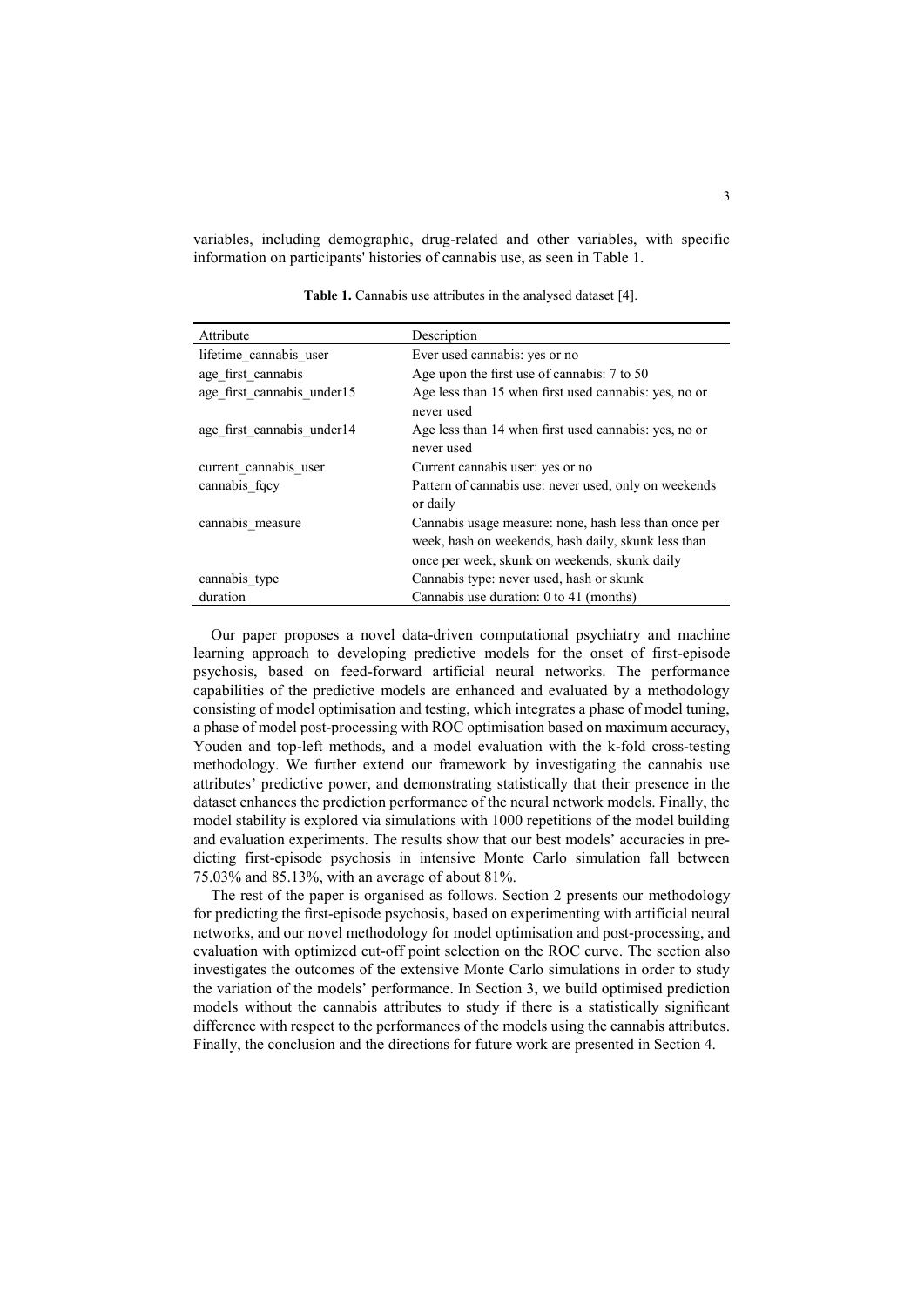# **2 Building Prediction models**

#### **2.1 Data preparation**

The data we used to build our predictive models were a part of a case-control study [3]. The clinical data comprise 1106 records divided into 489 patients, 370 controls and 247 unlabelled records. The patients were individuals who presented with first-episode psychosis to the inpatient units of the South London & Maudsley Mental Health National Health Service (NHS) Foundation Trust. The controls were healthy people recruited from the same area served by the Trust. The control samples were similar to the patient samples in age, gender, ethnicity, educational qualifications and employment status.

Each record in the data refers to a participant in the study and has 255 possible attributes divided into four groups. The first group consists of demographic attributes, which represent general features like gender, race and level of education. The second group of drug-related attributes contains information on the use of non-cannabis drugs, such as tobacco, stimulants and alcohol. The third group contains genetic attributes. These were removed from the analysis for the purposes of this study. The final group contains cannabis-related attributes, such as the duration of use, initial date of use, frequency, cannabis type, etc. (see Table 1).

The goal of this stage is to perform a high-level simplification of the dataset and to prepare the dataset for use in our novel approach to predict first-episode psychosis. This stage involved several steps. First, records that were missing critical data were removed from the dataset. This included both records with missing labels and records with missing values on all cannabis-related variables. Second, certain variables were removed from the dataset. This primarily included variables that were deemed to be irrelevant to the study (e.g. those related to the individual IDs of the study participants) and variables that fell outside the scope of the study (e.g. certain gene-related variables). In addition, any numeric predictors with zero or near-zero variance were dropped. Third, we sought to standardise the encoding of missing values across the dataset. Prior to this step, values including 66, 99 and -99 all represented cases with missing values; thus, we replaced all such indicators with a consistent missing value indicator: NA. Fourth, some variables were re-labelled to provide more intuitive descriptions of the data they contained. In multiple situations, some variables had similar meanings but also records with missing values. Therefore, we conducted an imputation process to effectively combine the information from all the related variables into one. For example, two variables described alcohol use, but were inconsistently present and presented missing values across the records. These were combined in a way that created one single variable with consistent values that were as complete as possible. This process was used to generate value-reacher and value-consistent variables related to alcohol use, tobacco use, employment history and age.

Finally, any attribute that had more than 50% missing values was removed from the study. We then dropped any record for which more than 70% of the remaining attributes contained missing values. The resulting dataset, after the transformations above, contained 783 records and 78 attributes. The records are divided into 451 patients and

4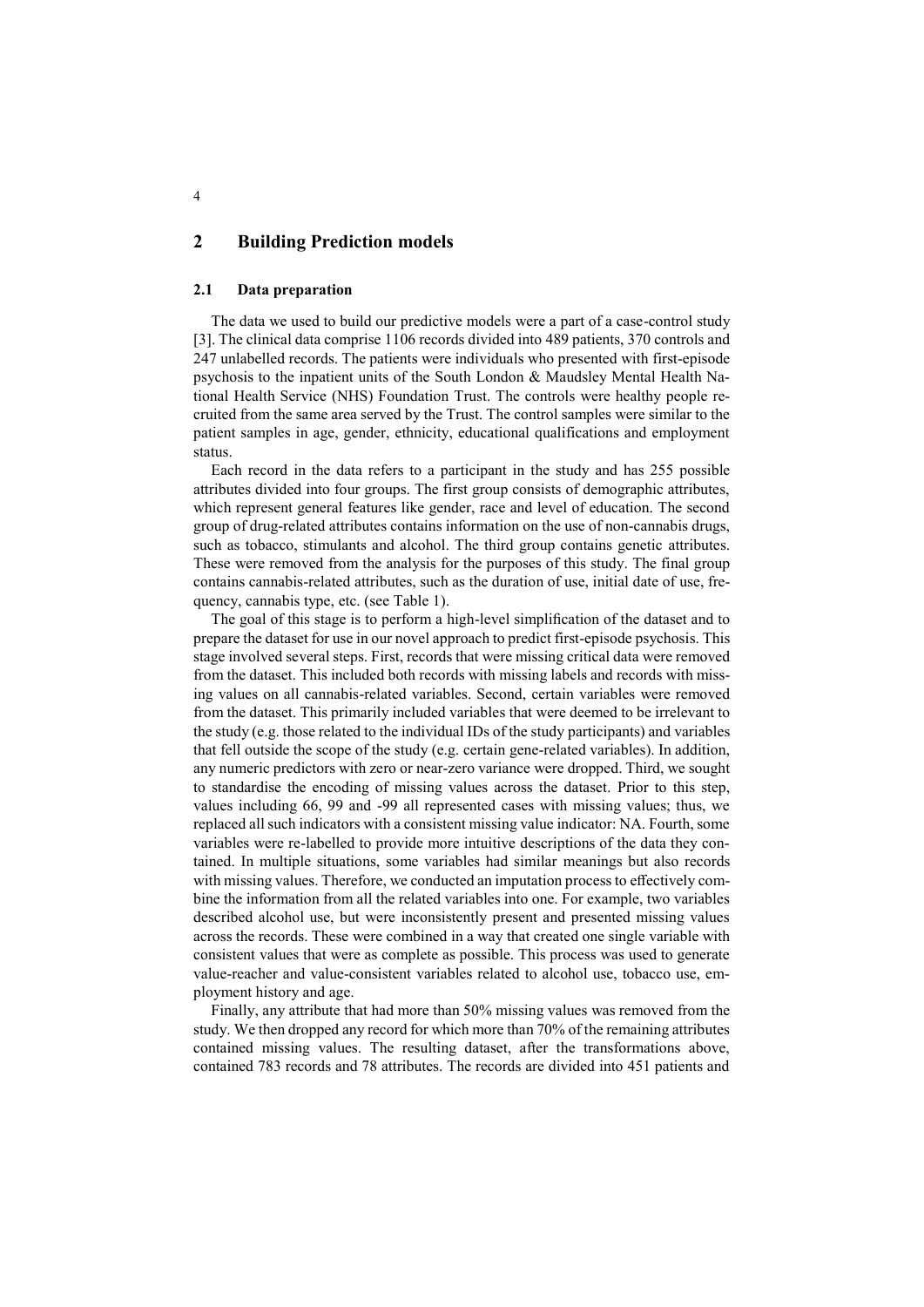332 controls. A summary of some of these fields—specifically, those that relate to cannabis use, such as type, the age of first use and duration—can be seen in Table 1.

#### **2.2 Missing values treatment**

Although the data set was pre-processed and attributes with more than 50% missing values were removed, the final dataset still contained several missing values. Of the 783 records, only 22.8% were complete cases. This volume of missing information makes modelling more challenging but is often the reality of medical and social research.

The predictive power of the data may depend significantly on the way that missing values are treated. Some machine learning algorithms, such as decision trees [7], have the capability to handle missing data outright. However, most of machine learning algorithms do not have the capability to handle missing data. In many situations, missing values are imputed using a supervised learning technique, such as k-Nearest Neighbour (KNN. These imputation techniques do not have theoretical formulations but are often applied in practice [4][6]. Several imputations techniques, such as the KNN imputation, the tree bagging imputation from the *caret* package [7] and the random forest imputation from the *randomForest* package [13] were considered in this work. The last method, although it was the most computationally expensive, produced the best results regarding the performance of the final predictive models.

#### **2.3 Training and tuning feed-forward artificial neural networks**

To develop optimised predictive models for first-episode psychosis, we controlled the values of the parameters for each of the considered algorithms using chosen grids. Predictive models have been fitted in a five-fold cross-validation procedure, on each training set after pre-processing techniques were applied on the same training set, and have been tested on each test set. Models based on single-layer and multi-hidden-layer neural networks were optimised (tuned) to maximise AUC, the area under the ROC curve.

To avoid overfitting, the single-layer neural networks were tuned over 10 values for the size (i.e. the number of hidden units) and 10 values for the decay (i.e. the weight decay), which is the parameter in the penalisation method for model regularisation. This approach is like the penalisation method in ridge regression and is based on the L2 norm [7]. The optimal values were 17 and 0.01, respectively. Multi-layer neural networks were tuned over 10 values for each of the three hidden layers (i.e. 10 values for the number of hidden units in each layer) and over 10 values for the decay. The optimal values were 10, 10 and 10 for the three layers and 0.001 for the decay.

#### **2.4 Treating unbalanced classes**

When there is a priori knowledge of a class imbalance, one direct method to reduce the imbalance's influence on model training is to select training set samples with roughly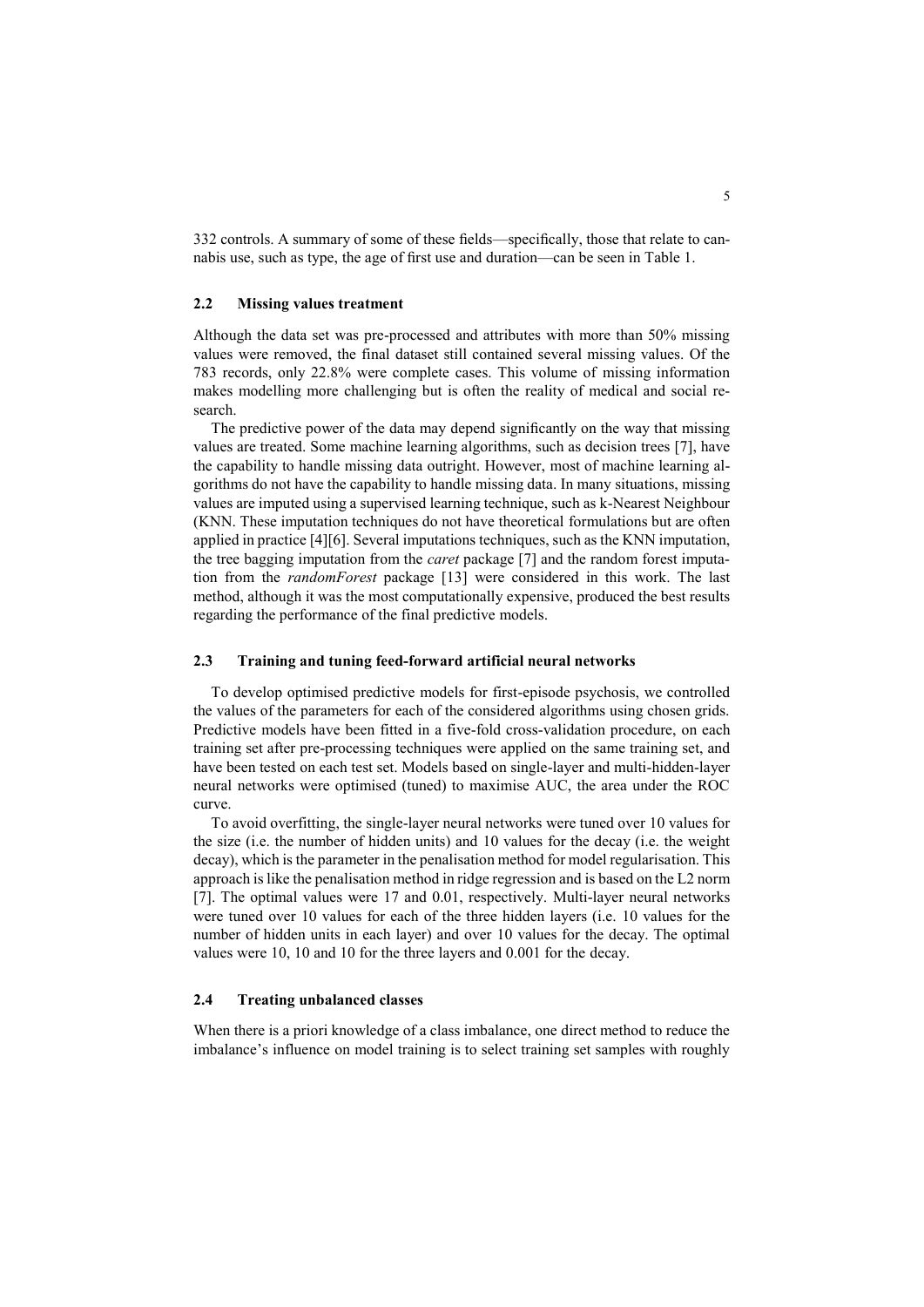equal event rates [7]. Treating data imbalances usually leads to better prediction models and a better trade-off between sensitivity and specificity.

In this study, we considered three sampling approaches to sub-sample the training data in a manner that mitigated the imbalance problem. The first approach was downsampling, in which we sampled (without replacement) the majority class to be the same size as the minority class. The second method was up-sampling, in which we sampled (with replacement) the minority class to be the same size as the majority class. The last approach was the synthetic minority over-sampling technique (SMOTE) [14]. SMOTE selects a data point randomly from the minority class, determines the K nearest neighbours to that point and then uses these neighbours to generate new synthetic data points using slight alterations. Our analysis used five neighbours. The results show that the up-sampling procedure yielded no real improvement in the AUC or the accuracy performances. A simple down-sampling of the data also had no positive effect on the model performances. However, SMOTE with neural networks models led to an increase in both the AUC and the accuracy.

As mentioned, data balancing supports a good trade-off between sensitivity and specificity. Another method that helps to balance sensitivity and specificity, or a good trade-off between the two performances, is model post-processing through the determination of new cut-off points on the ROC curves [7]. Our framework used three such methods, which can be seen as post-processing optimisations of the models. The first method found the point on the ROC curve closest to the top-left corner of the ROC plot, which represents the perfect model (100% sensitivity and 100% specificity). The second method is Youden's J index [15], which corresponds to the point on the ROC curve farthest from the main diagonal of the ROC plot. The third method, which is "maximum accuracy" found the cut-off, which is the point with the highest accuracy.

In order to further improve the model performance, a specially designed post-processing procedure and model evaluation were adapted in our modelling procedure. First, the dataset is stratified splatted randomly into in 60% training data and 40% evaluation data. Then, the training data is used for training and for optimising the model, as explained in Subsection 2.3, in a cross-validation fashion, with AUC as optimisation criterion, with and without class balancing. Different pre-processing methods such as missing values imputation and sampling methods that we have explained above were appropriately integrated into the cross-validation. The optimal model obtained on the training data was then applied to the evaluation dataset in a specially designed postprocessing procedure, which we call the *k-fold cross-testing method*.

In the *k-fold cross-testing method*, we produce k post-processed model variants of the original optimised model. First, we create k stratified folds of the evaluation dataset. Then, k-1 folds are used to find an alternative probability cut-off on the ROC curve with one of the three specific methods presented above (top-left, Youden, and largest accuracy), obtaining a post-processed model variant. The remaining one-fold is scored with the post-processed model variant based on the newly found cut-off point. Finally, the whole procedure is repeated until all folds are used for scoring at their turn, then the predictions are integrated, and the model performance is measured on the whole evaluation dataset. We note here as an essential remark that in each such iteration of the procedure, the ROC optimisation data (the k-1 folds) and the scored data (the remaining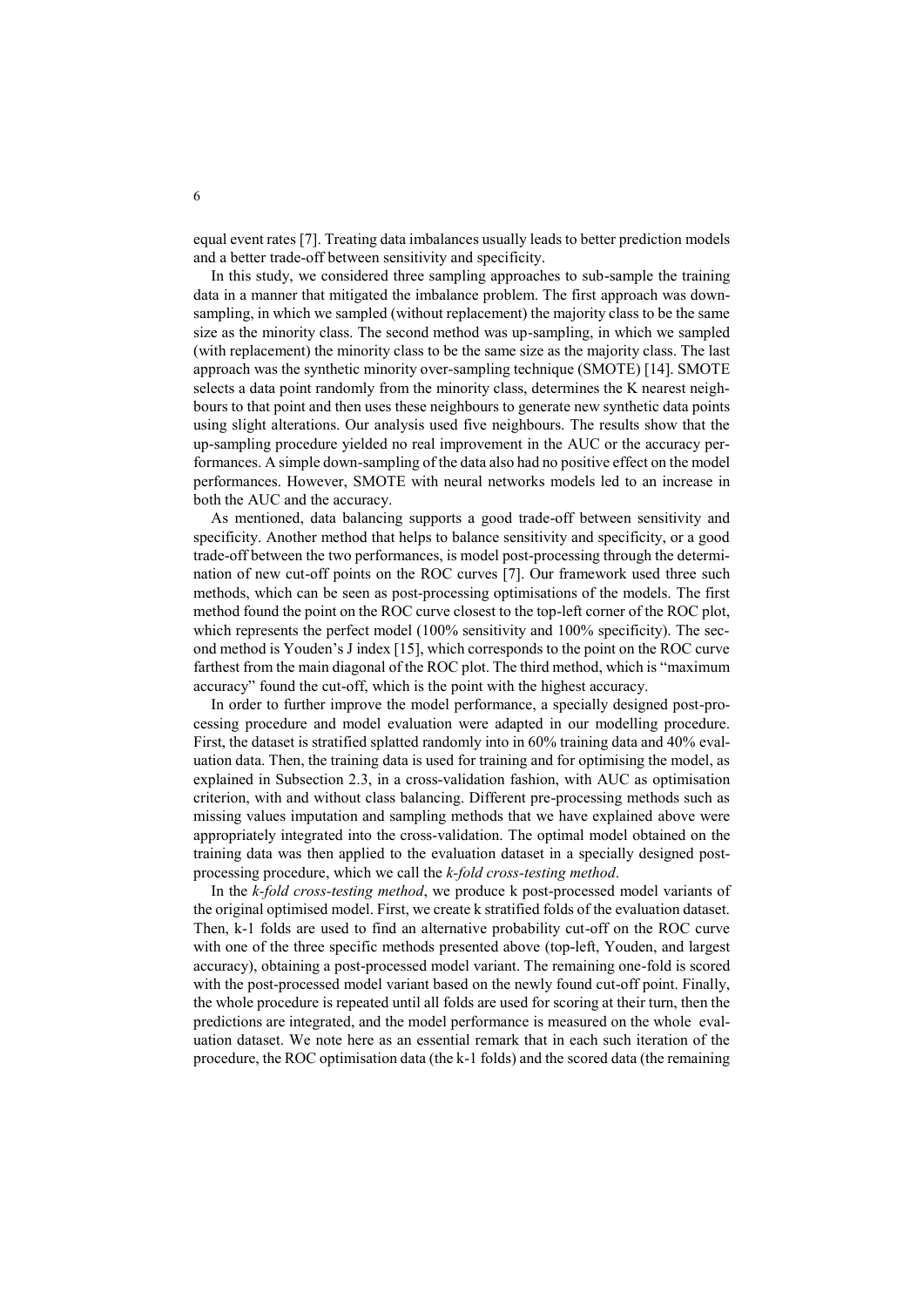fold) are always distinct, so the data for model post-processing and the data for scoring are always distinct.

#### **2.5 Increasing model performance via optimized cut-off point selection on the ROC curve**

The ROC curve is a graphical technique for evaluating the ability of a prediction model to discriminate between two classes, such as patients and controls. ROC curves allow visual analyses of the trade-offs between a predictive model's sensitivity and specificity regarding various probability cut-offs. The curve is obtained by measuring the sensitivity and specificity of the predictive model at every cutting point and plotting the sensitivity against 1-specificity. The left image in Fig. 1 shows the ROC curves obtained for both the single-layer neural networks and the multi-layer neural networks. The curve shows that multi-layer neural network performs better regarding the evaluation dataset.



**Fig. 1.** Left: The ROC curves for 2 of our optimised neural networks (NN) models: single-layer NN and multi-layer NN.

Right: ROC optimisation post-processing of the multi-layer NN model, with 3 optimal cutting points: maximum accuracy, Youden and top-left methods.

Numerous methods exist for finding a new cut-off. First, one can find the point on the ROC curve that is closest to the perfect model (100% sensitivity and 100% specificity), which is the point with shortest distance value from the point  $(0,1)$  as shown in the left image in Fig. 1. To find the shortest distance,  $[(1 - \text{sensitivity})^2 + (1$ specificity)<sup>2</sup>] was calculated and minimised [16]. Another approach for finding an optimal cut-off point on the ROC curve is finding the largest distance from the diagonal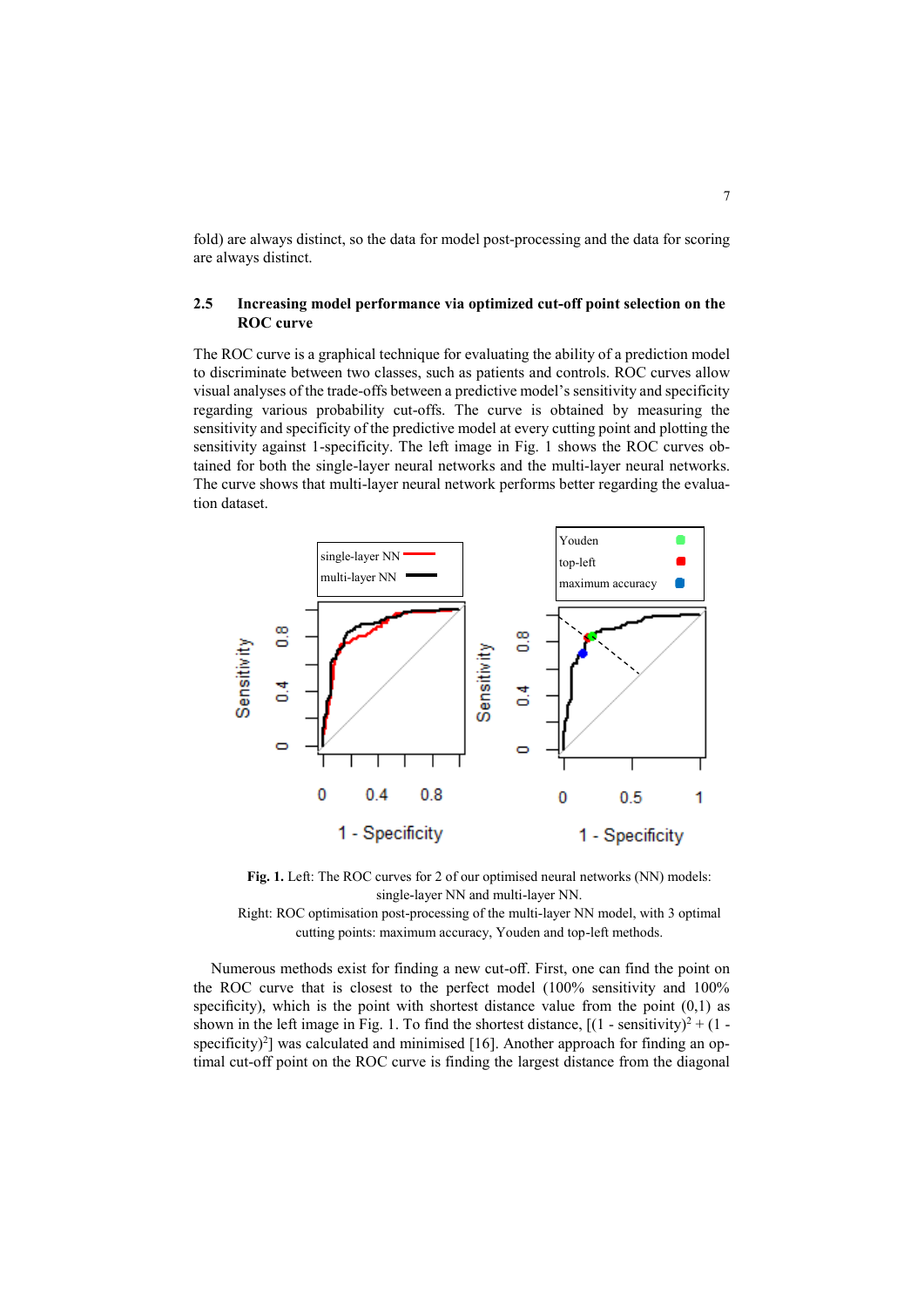to the ROC curve as shown in the right image in Fig. 1. This is the point with the largest value for the Youden index which is defined as (sensitivity  $+$  specificity  $-1$ ) [15]. These are the two most popular methods for establishing the optimal cut-off [17] [7]. We used both of these methods, as well as the maximum accuracy approach, which determines the point on the ROC curve corresponding to the greatest accuracy (the red point in Fig. 1, right). In our analysis, the optimal cutting point was derived from independent sets, rather than from the training set or the evaluation sets, as shown previously. This is particularly important, especially, for small datasets.

#### **2.6 Monte Carlo and models' stability**

Due to the uncertainties introduced by the missing values in the data and due to expected variations of the predictive models' performance, depending on the datasets that were chosen for training and testing, we perform extensive Monte Carlo simulations to study the performances' variations and the models' stability. The simulations for each NN consisted of 1,000 iterations of the proposed procedure. The models' performances concerning accuracy, sensitivity, specificity and kappa were evaluated for each iteration on separate a testing dataset. The aggregation of all iterations yielded various distributions of the concerned performance measures. These distributions were then visualised using box plots in Fig. 2 to capture the models' performance capability and stability. The subfigures in Fig. 2 were grouped by their performances' measures into four subfigures. Each subfigure contained sex box plots for single-layer and multilayer neural networks with several optimized cut-off points on the ROC curve such as top-left, Youden index and the maximum accuracy. Also, estimations of the predictive neural networks' performances regarding means and standard deviation (SD) are shown in Table 2. The results as shown in Table 2 are regarding the models' performances when applied with the ROC optimisation techniques.

| Model                           | Accuracy |           | Kappa |           | Sensitivity |           | Specificity |           |
|---------------------------------|----------|-----------|-------|-----------|-------------|-----------|-------------|-----------|
|                                 | mean     | <b>SD</b> | mean  | <b>SD</b> | mean        | <b>SD</b> | mean        | <b>SD</b> |
| Single-layers NN (Youden)       | 0.76     | 0.03      | 0.52  | 0.05      | 0.76        | 0.05      | 0.75        | 0.05      |
| Single-layers NN (top-left)     | 0.76     | 0.02      | 0.52  | 0.05      | 0.77        | 0.04      | 0.76        | 0.04      |
| Single-layers NN (max accuracy) | 0.79     | 0.02      | 0.56  | 0.05      | 0.83        | 0.04      | 0.73        | 0.05      |
| Multi-layers NN (Youden)        | 0.8      | 0.02      | 0.59  | 0.05      | 0.84        | 0.02      | 0.75        | 0.04      |
| Multi-layers NN (top-left)      | 0.81     | 0.02      | 0.61  | 0.04      | 0.84        | 0.02      | 0.76        | 0.03      |
| Multi-layers NN (max accuracy)  | 0.80     | 0.08      | 0.59  | 0.13      | 0.87        | 0.04      | 0.74        | 0.08      |

**Table 2.** Estimations of the predictive neural networks' performances.

On the one hand, single-layer neural networks with ROC optimisations based on Youden or top-left scored a mean accuracy of 0.76. The performance of the single-layer neural networks slightly improved when a ROC optimisation based on maximum accuracy was applied, resulting in a mean accuracy of 0.79 (95% CI [0.75, 0.83]) and a mean sensitivity of 0.83 (95% CI [0.76, 0.9]). On the other hand, the multi-layer neural networks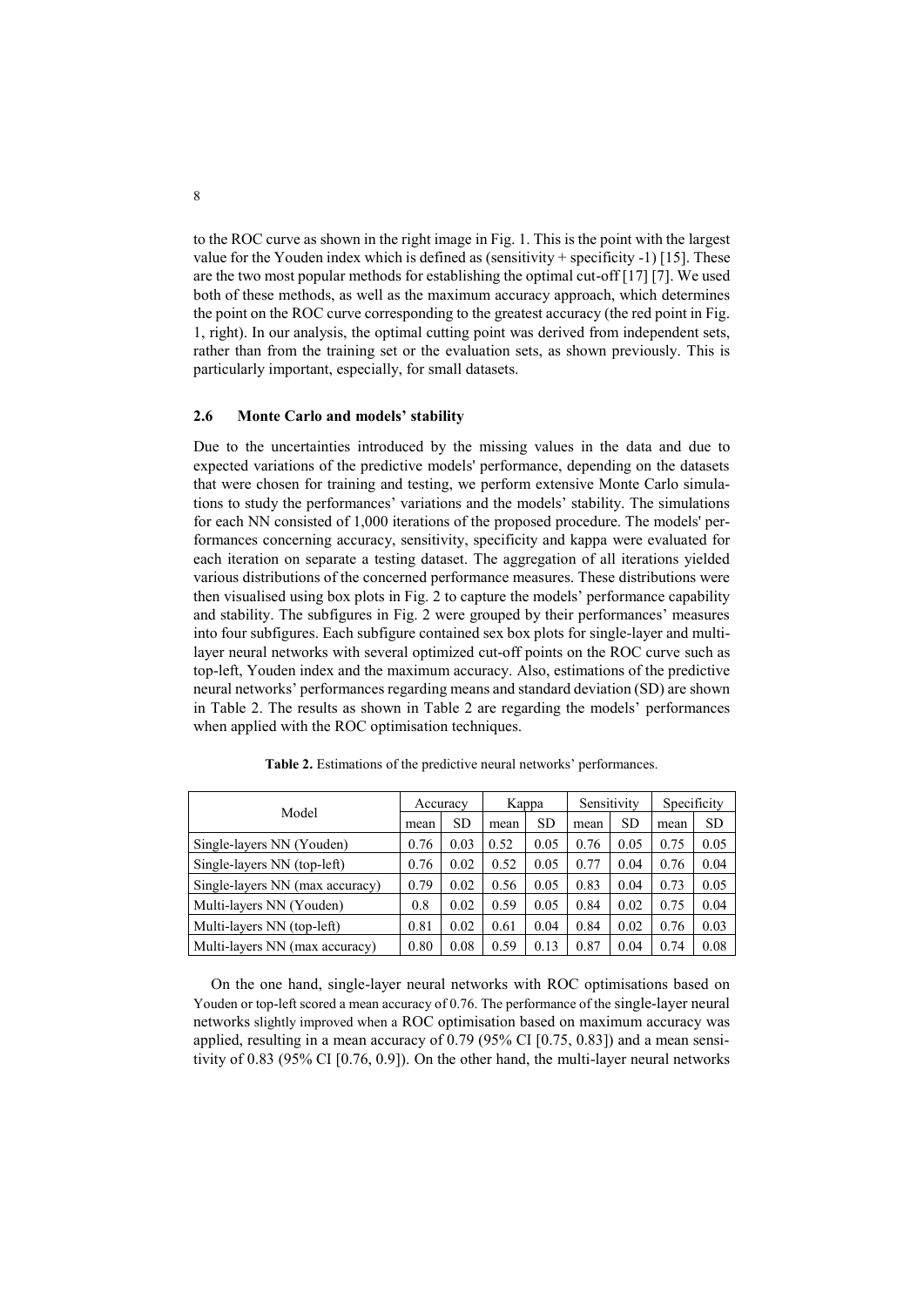with an ROC optimisation based on top-left cutting point achieved the best results with a mean accuracy of 0.81 (95% CI [0.77, 0.86]) and a mean sensitivity of 0.84 (95% CI [0.77, 0.88]), comparable to the results achieved by multi-layer neural networks with Youden and maximum accuracy.

This procedure is very computationally costly; therefore, a robust framework was essential. Parallel processing was performed on a data analytics cluster of 11 servers with Xeon processors and 832GB fast RAM. We used the R software with some packages, including *caret*, *pROC*, *e1071*, *randomForest*, *ggplot2*, *plyr*, *DMwR*, *AppliedPredictiveModeling* and *doParallel* [18].



**Fig. 2.** 1000 Monte Carlo simulation for artificial neural networks. Where "SY" is single-layer NN with Youden cutting point, "ST" is single-layer NN with top-left cutting point, SM" is single-layer NN with maximum accuracy cutting point, "MY" is multi-layer NN with Youden cutting point, "MT" is multi-layer NN with top-left cutting point, and "MM" is multi-layer NN with maximum accuracy cutting point.

In general, we detect that the proposed models have good predictive power and stability, based on an acceptable level of variation in their performance measures evaluated across extensive Monte Carlo experiments. However, the results indicate that the performance differences between the two types of neural networks with different methods for selecting the ROC cutting points are not significant regarding the 4 performances.

## **3 Cannabis use attributes' predictive power**

After performing the Monte Carlo simulations, we further investigated the predictive models in order to better comprehend the predictive power of the cannabis-related attributes over first-episode psychosis. Moreover, we investigated the association between cannabis-related attributes and first-episode psychosis via statistical tests and attribute-ranking techniques.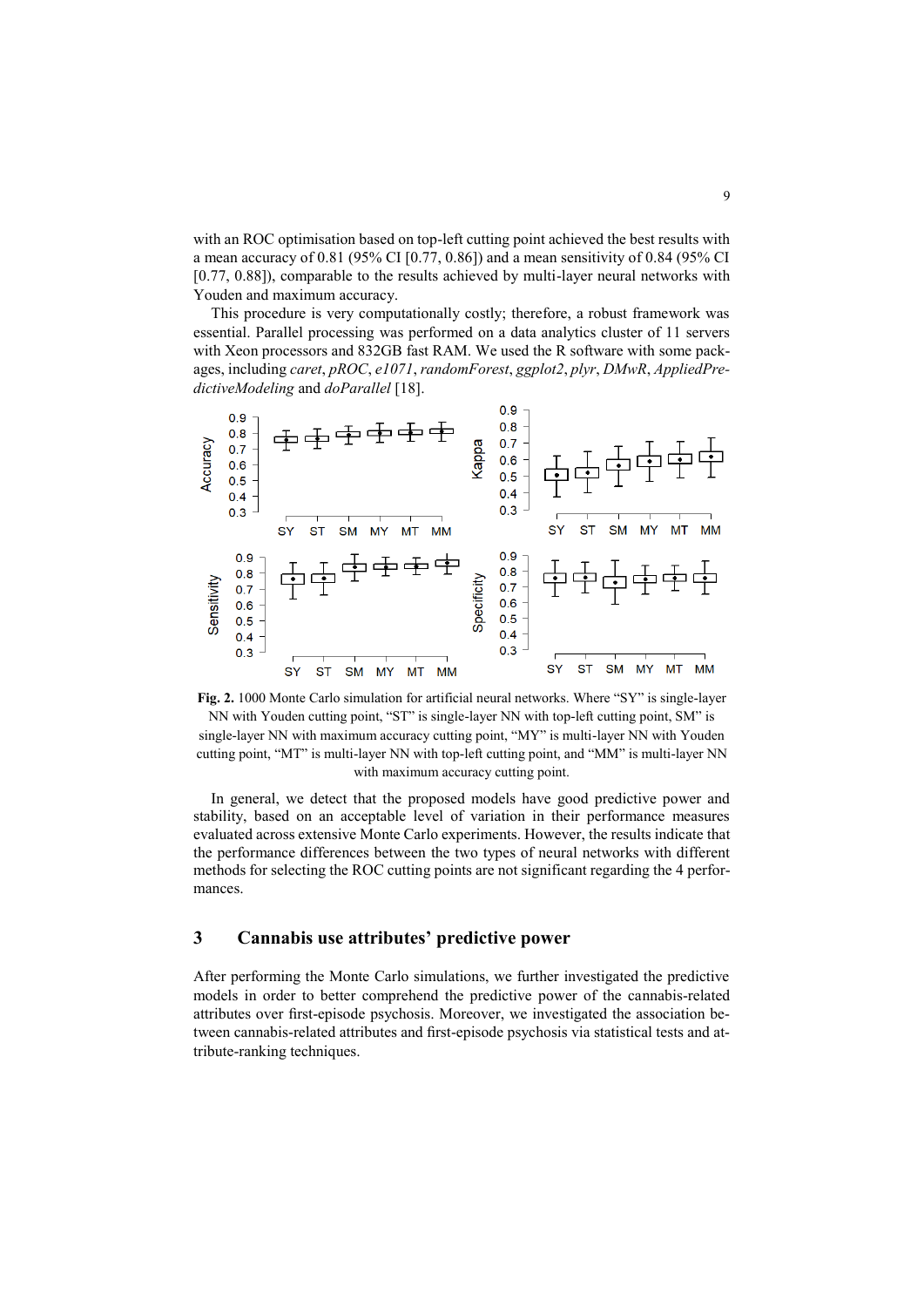#### **3.1 Student's t-test**

In this subsection, we comprehend the predictive power of the cannabis-related attributes over first-episode psychosis via statistical tests by re-fitting our performing models but with the cannabis-related attributes, represented in Table 1, removed from the dataset. Then, we compared the performances with and without the cannabis-related attributes using Student's t-test. We thereby demonstrated the predictive value of cannabis-related attributes with respect to first-episode psychosis by showing that there is a statistically significant difference between the performances of the predictive models built with and without the cannabis variables.

Our analysis also showed that the accuracy decreased by 5% for single-layer neural networks and by 6% for the multi-neural networks, if the cannabis-related attributes were removed from the process of building the predictive models. Then, we compared the accuracies of the single-layer neural networks models built on the data sets with and without the cannabis-related attributes using one-tailed t-test. The p-value obtained for the t-test was  $5.51 \times 10^{-195}$ . As for the multi-layer neural networks models built on the data sets with and without the cannabis use attributes, the p-value obtained for the one-tailed t-test was and  $2 \times 10^{-16}$ . This means that the predictive models with cannabis attributes have higher predictive accuracy than the models that were built without the cannabis attributes. In other words, the additional cannabis variables jointly account for predictive information over first-episode psychosis. These results are consistent with findings from [4].

#### **3.2 Ranking attributes' importance with the ROC curve approach**

This subsection proposes the use of the ROC curves to determine the relevant variables affecting first-episode psychosis as introduced in [7]. We measure the individual importance of every attributes in the dataset to discover the attributes that yield significant improvements in the model predictivity power. To do so, the ROC curve is considered on each attribute. Then, a series of cutoffs is applied to the data to predict the class. The sensitivity and specificity are calculated for each cutoff, and the ROC curve is computed. Finally, the area under the curve is used as a measure of variable importance. Table 3 shows the top 10 attributes ranked by the ROC curve approach.

| <b>Attribute</b>                              | Importance |  |  |
|-----------------------------------------------|------------|--|--|
| typefreq.1                                    | 100.00     |  |  |
| cantype2.1                                    | 90.38      |  |  |
| type use.hash                                 | 88.53      |  |  |
| totfreq.1                                     | 87.74      |  |  |
| bindur.3                                      | 85.84      |  |  |
| education.university.professiolqualifications | 85.55      |  |  |
| frequenc.2                                    | 84.24      |  |  |
| bullying.no                                   | 78.55      |  |  |
| white                                         | 72.89      |  |  |
| homeless.1                                    | 72.86      |  |  |

**Table 3.** ROC curve attribute importance

10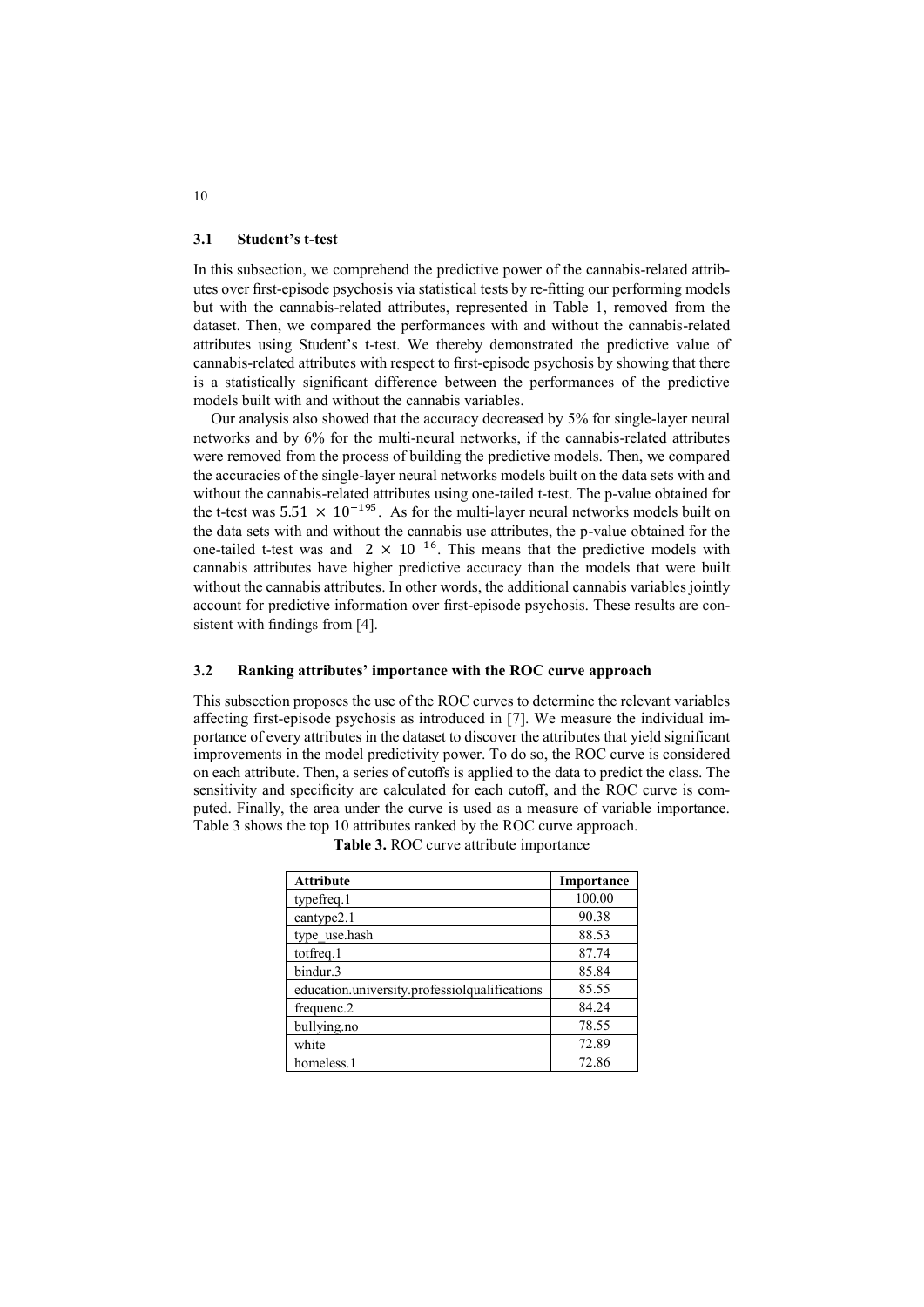The results in Table 3 support prior evidence that cannabis attributes, such as the type of the cannabis used and the frequency of usage, have significant power in predicting first-episode psychosis. For example, the results in Table 3 support findings from [3] by associating the type of cannabis, especially high-potency cannabis, with the onset of psychosis. In addition, *bindur.3* in Table 3, which represents the duration of cannabis use, is consistent with findings from [4].

# **4 Conclusion and future work**

This paper proposes a novel machine learning approach to developing predictive models for the onset of first-episode psychosis using artificial neural networks. We explored two types of artificial neural networks, each of which was able to recognise patterns differentiating patients from controls at an acceptable level. We based our approach on a novel methodology for optimising and post-processing predictive models. We also proposed several sampling methods and several methods for choosing the optimal cutting point on the ROC curve to improve the prediction models' performances. The models were then further tested using Monte Carlo experiments, and they consistently yielded adequate predictive power and stability.

The best-performing models were multi-layer neural networks, which achieved accuracies as high as 88% in some cases and an average accuracy of 81% in Monte Carlo simulations with 1000 repetitions. The scored performances were above all performances achieved in previous studies such as [3]. This paper extends on previous work as [3] by proposing a new machine learning framework based on a novel methodology in which models are post-processed based on optimized cut-off point selection on the ROC curve and evaluated with the recent method of k-fold cross testing which we adapt after [8]. Moreover, in this new framework, we developed optimized models with other powerful techniques such as artificial neural networks not addressed in [3]. Also, the predictive power of cannabis-use attributes was tested via statistical tests and ranking methods to demonstrate statistically that their presence in the dataset enhances the prediction performance of the neural network models. The proposed approach proves the high potential applicability of machine learning and, particularly, artificial neural networks in psychiatry and enables researchers and doctors to predict and evaluate risks for first-episode psychosis.

One possible direction for future work is to further investigate how this prediction performance variation evolves by limiting the uncertainty in the data, represented by the high proportion of missing values. The second possible work direction is redefining the predictive modelling approach by considering more high-dimensionality data, such as genotype data. A third future work direction, which we are currently investigating, involves enhancing the power to predict first-episode psychosis using deep learning approaches.